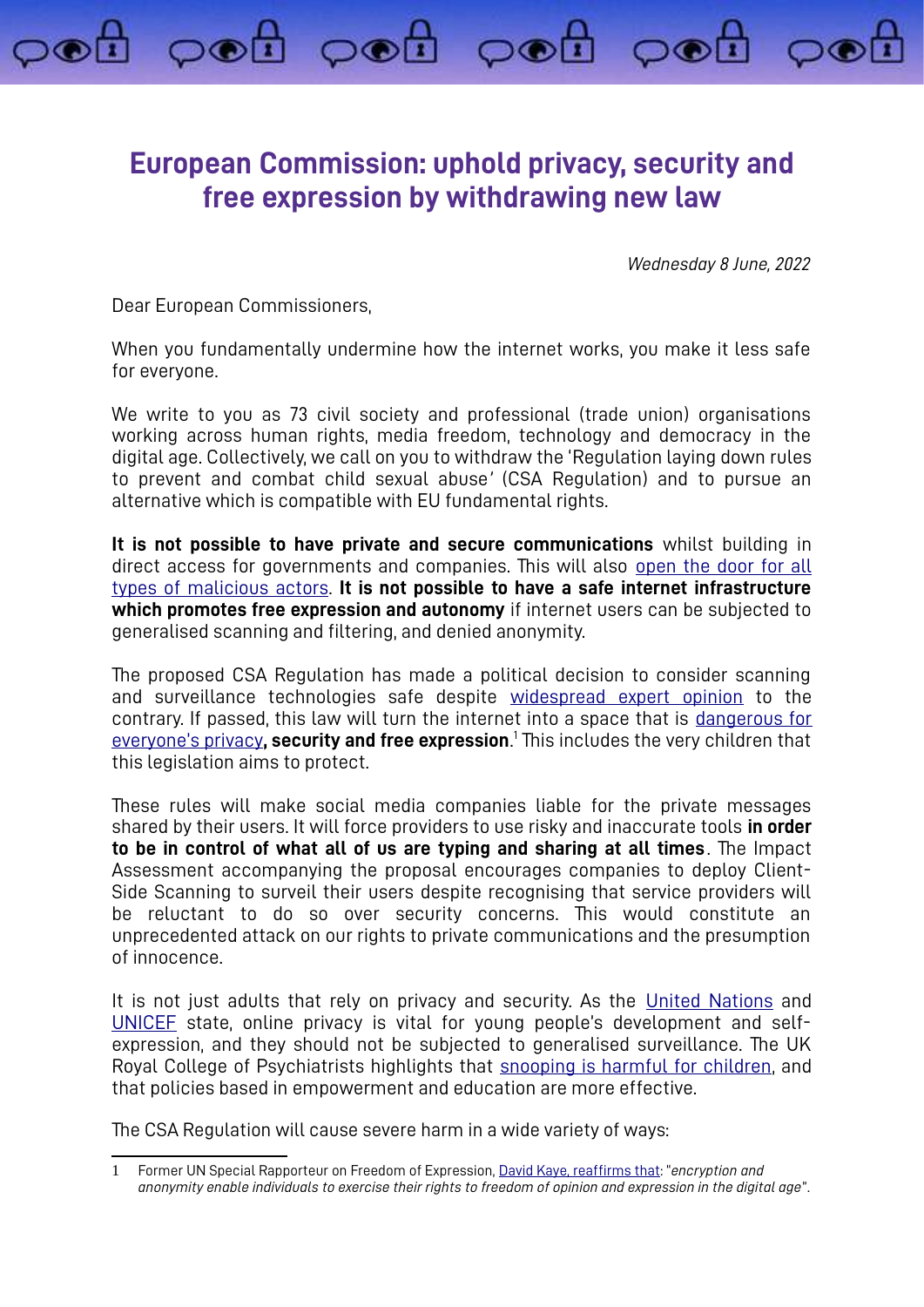- **A child abuse survivor** who wants to confide in a trusted adult about their abuse could have their private message flagged, passed on to a social media company employee for review, then to law enforcement to investigate. This could disempower survivors, infringe on their dignity, and strongly disincentivise them from taking steps to seek help at their own pace;
- **Whistleblowers** and sources wanting to anonymously share stories of government corruption would no longer be able to trust online communications services, as end-to-end encryption would be compromised. Efforts to hold power to account would become much more difficult;
- **A young-looking adult** lawfully sending intimate pictures to their partner could have those highly-personal images mistakenly flagged by the AI tools, revealed to a social media employee, and then passed on to law enforcement;
- These [inevitable false flags](https://edri.org/our-work/internal-documents-revealed-the-worst-for-private-communications-in-the-eu-how-will-the-commissioners-respond/) will over-burden **law enforcement** who [already](https://netzpolitik.org/2022/depictions-of-child-abuse-the-internet-forgets-nothing-as-long-as-its-not-supposed-to-forget/)  [lack the resources to deal with existing cases](https://netzpolitik.org/2022/depictions-of-child-abuse-the-internet-forgets-nothing-as-long-as-its-not-supposed-to-forget/). This would allocate their limited capacities towards sifting through huge volumes of lawful communications, instead of deleting abuse material and pursuing investigations into suspects and perpetrators;
- Secure messenger service (like Signal) would be forced to technically alter their services, with users unable to access secure alternatives. This would put anyone that relies on them at risk: **lawyers, journalists, human rights defenders, NGO workers (including those who help victims), governments and more**. If the service wanted to keep its messages secure, it would be fined 6% of its global turnover; or would be forced to withdraw from the EU market;
- By undermining the end-to-end encryption that journalists rely on to communicate securely with sources, the regulation will also seriously jeopardise source protection, weaken digital security for journalists and have a severe chilling effect on **media freedom**;
- Once this technology has been implemented, governments around the world could pass laws forcing companies to scan for evidence of **political opposition, of activism, of labour unions that are organising, of people seeking abortions in places where it is criminalised**, or any other behaviours that a government wants to suppress;
- These threats pose an even greater risk to disenfranchised, persecuted and **marginalised groups** around the world.

In recent years, the EU has fought to be a beacon of the human rights to privacy and data protection, setting a global standard. But with the proposed CSA Regulation, the European Commission has signalled a U-turn towards authoritarianism, control, and the destruction of online freedom. This will set a dangerous precedent for mass surveillance around the world.

## **In order to protect free expression, privacy and security online, we the undersigned 73 organisations call on you as the College of Commissioners to withdraw this Regulation.**

We call instead for tailored, effective, rights-compliant and technically feasible alternatives to tackle the grave issue of child abuse. Any such approaches must respect the [EU Digital Decade commitment](https://ec.europa.eu/info/strategy/priorities-2019-2024/europe-fit-digital-age/europes-digital-decade-digital-targets-2030_en) to a "safe and secure" digital environment for everyone – and that includes children.